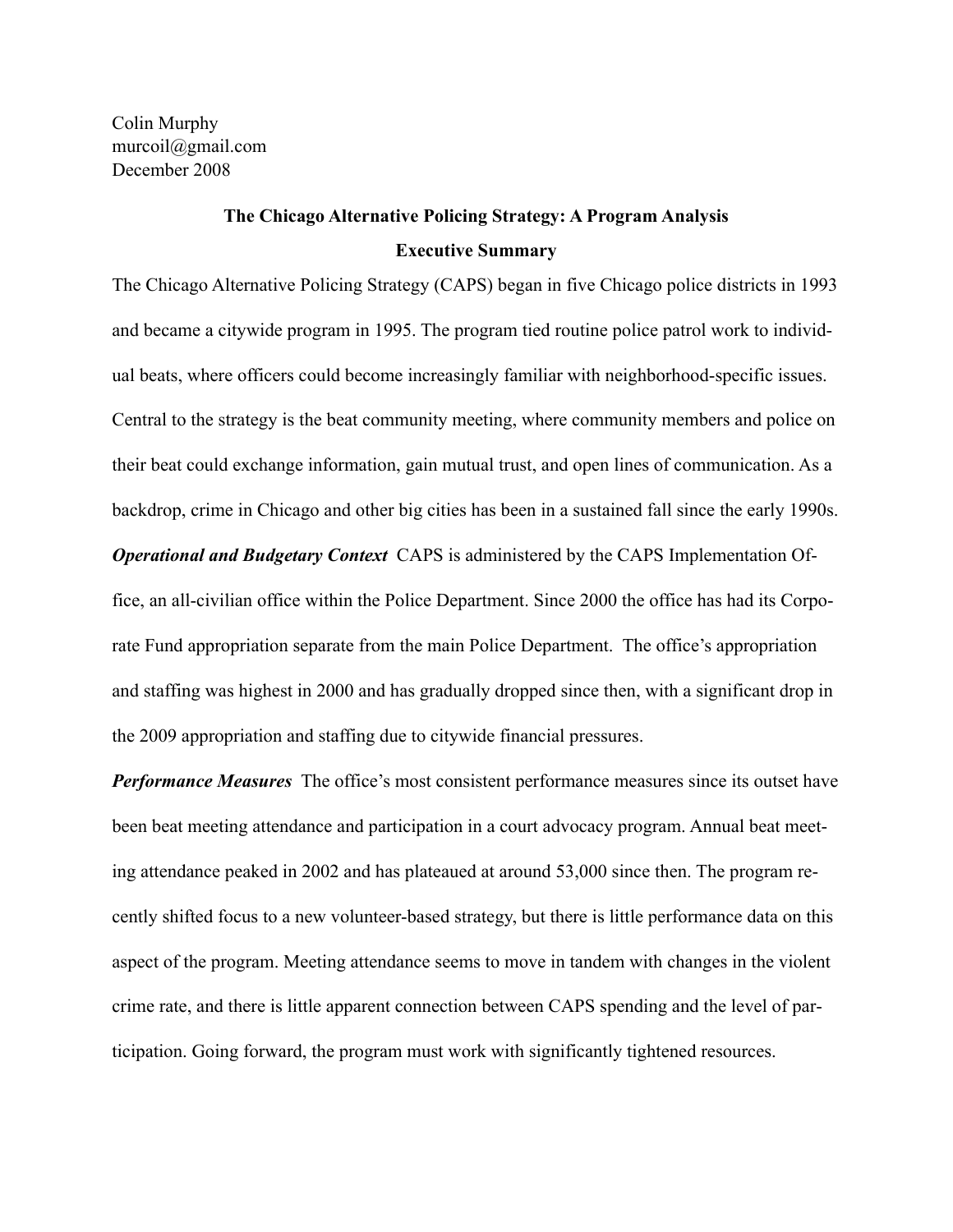# **The Chicago Alternative Policing Strategy: A Program Analysis**

 The Chicago Alternative Policing Strategy (CAPS) is the city's community policing program. It was launched in 1993 as an experimental pilot program in five of Chicago's 25 police districts, and expanded to the current citywide program in 1995. (Skogan and Steiner, 2004) The program is officially described as "as a way to bring the police, community residents and institutional stakeholders and other City departments and agencies together to identify and solve neighborhood crime and disorder problems." (Chicago 2009 Budget) The program was a central component of a reorientation of the police department's structure, which assigned patrol officers to specific neighborhoods where, over time, they would become increasingly familiar with the people, issues, and problems specific to their pieces of turf. These patrols would be supplemented by floating units that could respond to low-priority or overflow calls within the beats. Integral to the program was the idea of improved community relations, both through increasing personal familiarity between police and the residents of the neighborhoods they patrolled daily, and through a campaign of awareness raising and formal exchange of information between police and community. The program's primary geographical unit is the beat, and the locus of communication is the regular beat meeting, open to the public and attended by the beat's regular patrol officers. These meetings are coordinated by a team of civilian community organizers and support staff, who also work on district-level initiatives and handle citywide publicity for the CAPS program. (Greene, 2007)

 The tenure of the CAPS program has intersected with a long period of decline in crime rates in Chicago. Since several other large cities experienced a similar decline during the same period and it was also a time of relative prosperity and urban renaissance, this decline certainly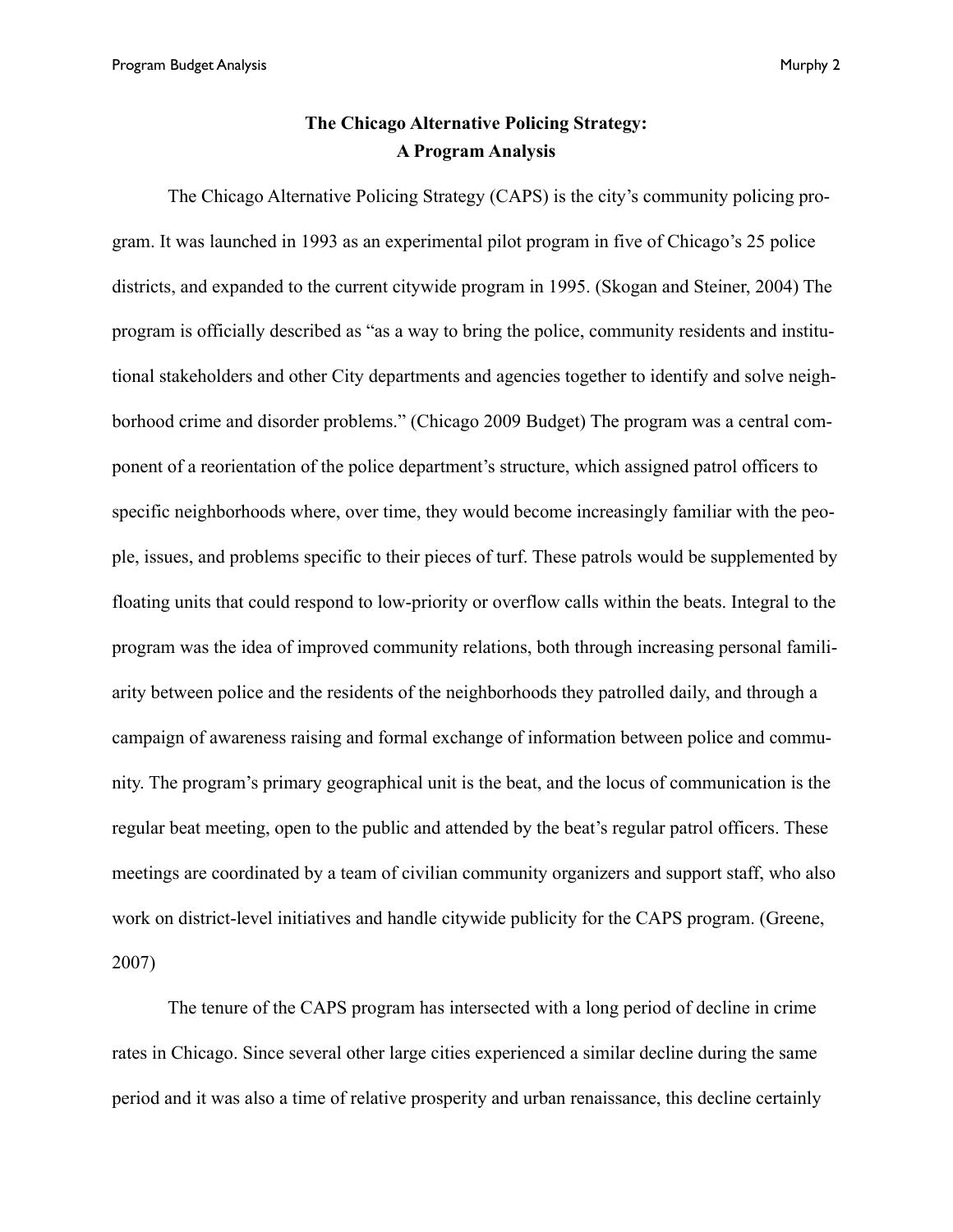can't be attributed solely to CAPS, and social scientists have reached little consensus on the drivers for this generational change. Researchers have found that levels of satisfaction with the police have also risen during this time, as has the proportion of people from across the city who feel that things are improving and that police are working with them and on their behalf to solve crime problems in their neighborhoods. Since these are central goals of CAPS, the program has been seen as having some level of success. (Greene, 2007; Skogan & Steiner, 2004)

This paper will examine the operational and budgetary context of the CAPS program, look at the evolution of its performance measures over time, and attempt to assess its effectiveness at accomplishing its central goals. Finally, it will consider the program's prospects for continued accomplishment of these goals in the face of the city's severely constrained revenue picture in 2009 and beyond.

## **Operational and Budgetary Context**

 The CAPS program is administered by the Department of Police CAPS Implementation Office. In the CPD organization, this all-civilian office sits within the Office of the First Deputy Superintendent, the administrative site of many of the department's prevention and communityrelations programs. Since 2000, the office has had a separate program appropriation within the Department of Police in the Corporate Fund.

 CAPS operations first show up by name in the 1994 program budget, which counted 1993 attendance at and community awareness of CAPS meetings among the Police Department's annual performance measures. Other relevant performance measures at this point and through the turn of the millennium concerned information gathering and profiling of the department's 279 beats and increasing contacts between beat officers and the Bureau of Investigative Services (de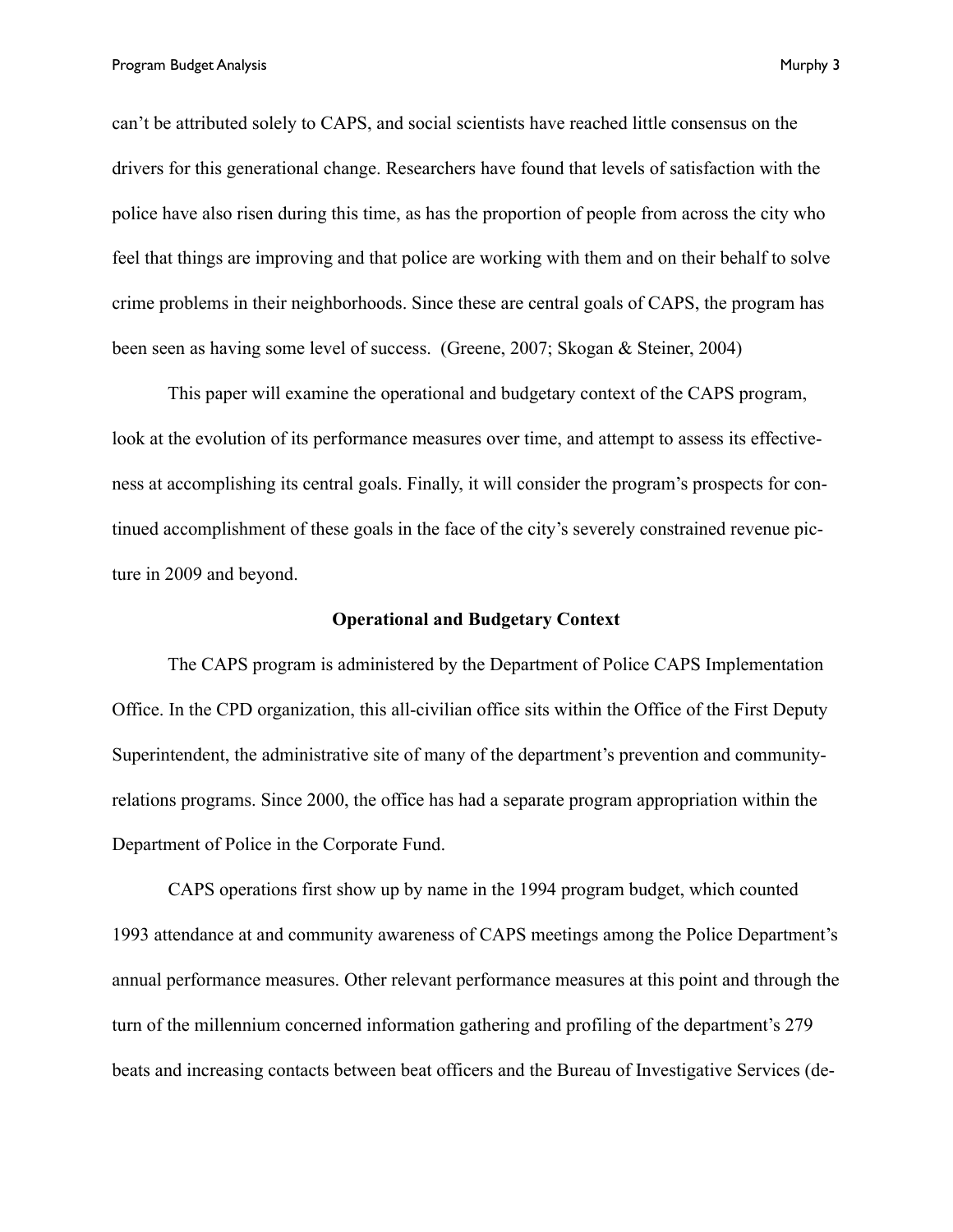Program Budget Analysis **Murphy 4** 

tectives and follow-up investigations), pointing to an overall effort to reorient the department to a beat-based, decentralized structure for addressing crime and disorder. At that point, however, there was no trace of CAPS in the appropriation itself—at least not in the form that it took in later years, with a staff based on civilian community organizers and outreach coordinators. This suggests that the workload was almost entirely on sworn personnel and normal departmental support staff in the program's early years. The CAPS Implementation Office first appears in the 1999 budget; it is within the main Department of Police appropriation, so only personnel and salaries are broken out from the department's other spending. The 1999 budget appropriated \$2.115 mil. (including adjustments) for 45 civilian positions, of which, by job classification, 19 were supervisory or administrative and the remainder dedicated to direct community contact or coordination.

 The first full and separate appropriation for the CAPS Implementation Office was in 2000. The office's headcount more than doubled to 96 (73 direct contact positions) for a final personnel expenditure of \$5.35 mil. out of total spending of \$9.29 mil. This was the office's single largest budget, to some degree reflecting higher startup costs in spending on material and supplies, but also the highest staff levels in the office's short history. After 2000, staffing soon dropped to levels in the 70s, with 17–20 in supervisory and administrative support positions and the remaining 50–60 in community organizing and coordination roles. In 2008 the office had 18 in the back office (including 3 supervisors earning an average of \$120,500 annually) and 54 on the street.

 The relatively incremental change that had characterized the annual appropriations process up until then came to an end with the widespread financial collapse of 2008. For the 2009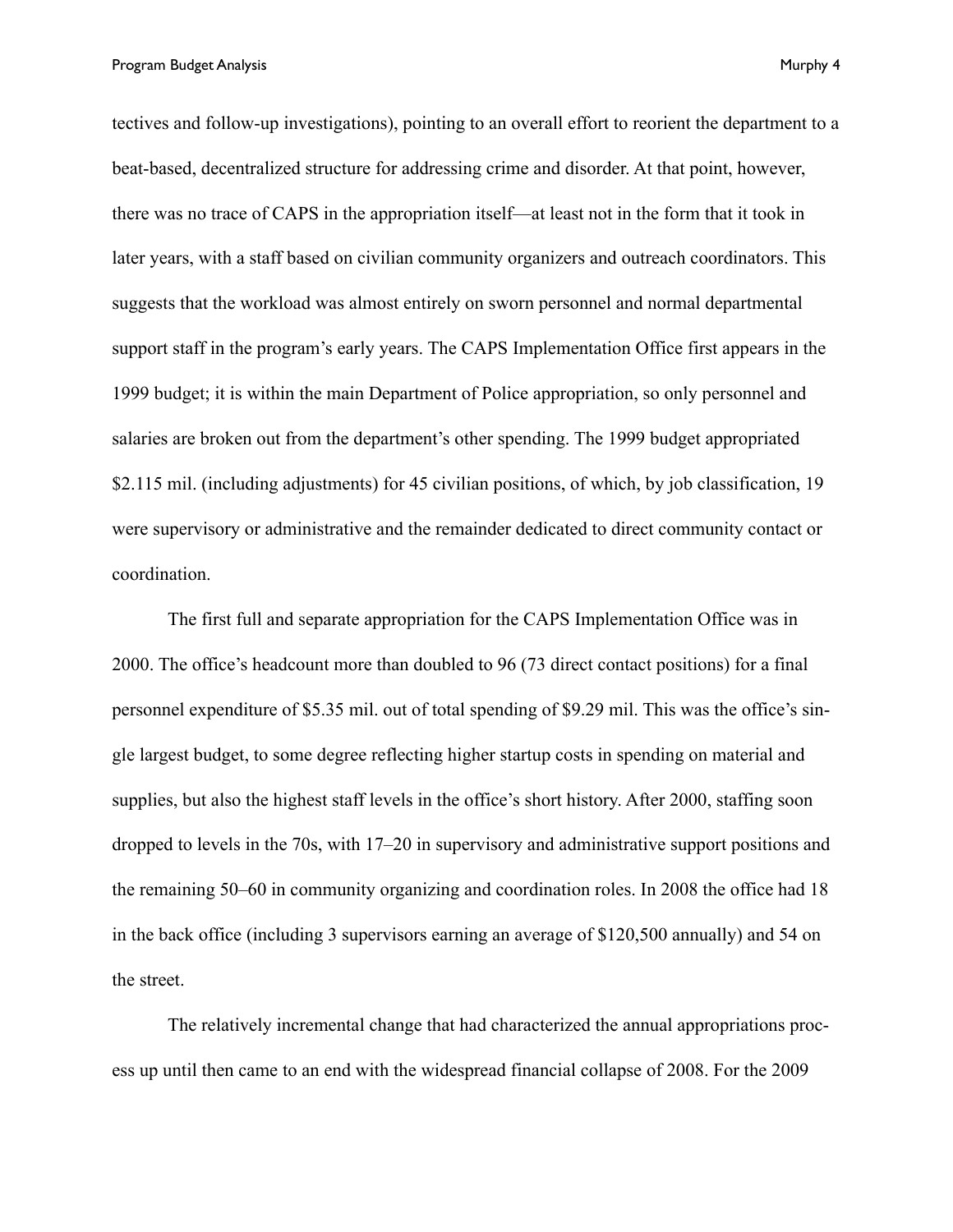budget, the CAPS Implementation Office appropriation was cut from \$6,616,777 in 2008 to \$5,145,262, a decrease of some \$1.47 million, or 22% from 2008; revenues were entirely from within the corporate fund. More than half of the cut was in personnel services, with that amount almost entirely from the elimination of \$600,000 budgeted for overtime. In addition, 18 positions were eliminated: 12 direct-contact positions and 6 support staff (none were supervisors). Of the remainder of the cut, the bulk comes from savings on transfers to delegate agencies and large cuts in technical meeting costs and equipment rental. Beyond the facts of the economy, these decreases reflect the CAPS office's plan in 2009 to shift focus from organization of new block clubs to training and development of existing ones. Since much of this training will be, in theory, led by volunteers in the community, it will involve less coordination and assistance from the CAPS office and thus require fewer staff resources. The Transfers to Delegate Agencies line item, as far as can be discerned, reflects an intradepartmental transfer for the salary and overtime of sworn officers attending CAPS meetings (meeting guidelines suggest that all shifts should be represented at beat meetings, and off-shift officers are paid overtime for their participation [Greene, 2007]). Under the program summary, this amount is attributed to the Office of the Superintendent. Between 2008 and 2009 this item falls by more than half, from \$807,860 to \$400,000. So patrol officers will be present at fewer CAPS meetings in 2009, and more meetings will rely on volunteer rather than city staff coordination. More broadly, this reflects the police department's making do with a reduced pipeline of new officers, and concentrating resources on core patrol and investigative functions.

## *Performance Measures*

The operational focus of CAPS has evolved since its inception in 1993, from a focus on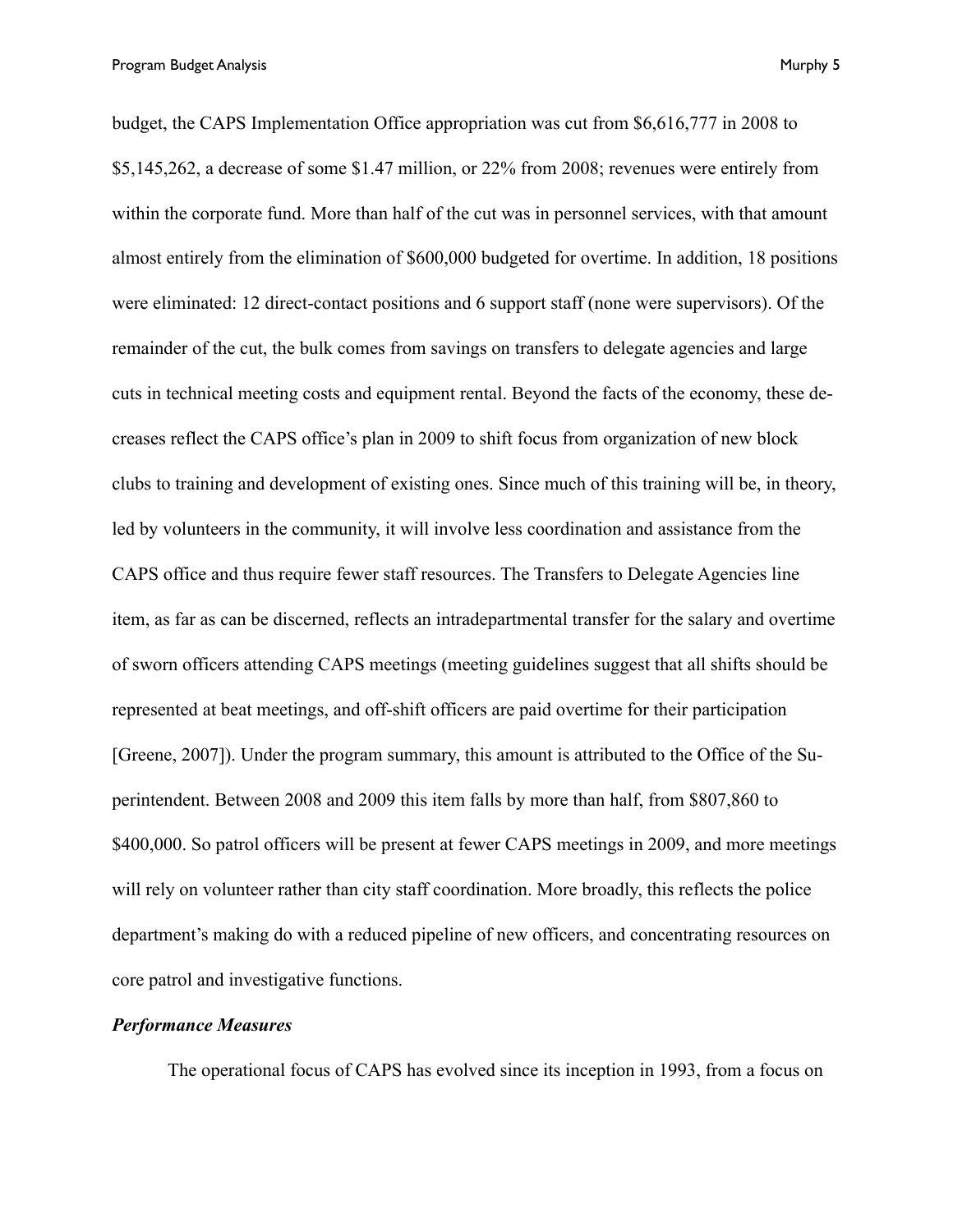Program Budget Analysis **Murphy 6** and the set of the set of the set of the set of the set of the set of the set of the set of the set of the set of the set of the set of the set of the set of the set of the set of the set

beat meetings to a more recent focus on block clubs and training of volunteers. During its first decade, the program focused on beat-level meetings as the key operational unit. Since its beginning, the program's performance measures within the police department (i.e., in department reports and publications, rather than in the budget program book) count the number of meetings and their attendance as the primary measure of success. As such, performance-improvement efforts in these years often focused on increasing the number of meetings and turnout and participation at the meetings, and not necessarily on their outcomes or effectiveness. The number of beat meetings increased each year from 324 in 1993 to a high of 3,163 in 2002, and total attendees generally increased over the same period, peaking in 2002 at more than 70,000. Over the next five years, the total number of meetings leveled out around 2,950, while annual attendance steadily fell to about 53,000 in 2007, the last year for which full data is available. In terms of attendance per meeting, the high point was 24 in 1997 and 1998, with a decline to 18 over the last three years.

 A second area of performance analysis is court advocacy participation, in which community members attend the hearings of defendants whose alleged crimes were committed in CAPSorganized beats. The idea here is twofold: first, court advocates can report back to the community on the outcome of cases from their neighborhoods, in order to track cases and defendants through the justice system; second, the volunteers demonstrate the community's interest in the outcome of cases from their districts, which is thought to have some impact on the outcome of cases. Volunteers and cases tracked under this measure generally increased to a high of nearly 5,000 cases and more than 9,500 volunteers in 2005; the next year, this measure dropped off precipitously, to less than a tenth of its highs, and then bounced back at a slightly diminished level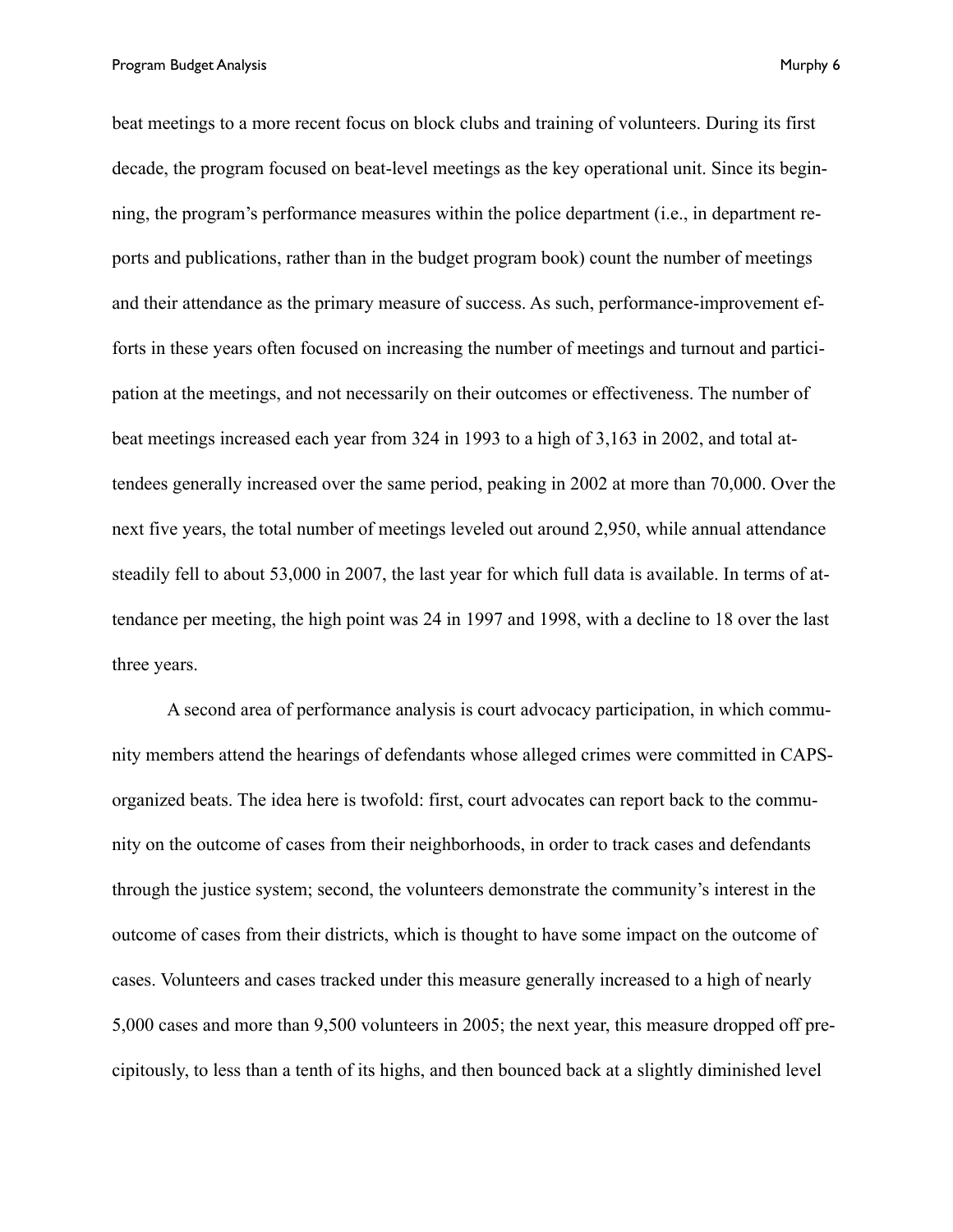in 2007.

 The final area of performance analysis, which has been inconsistently applied from year to year, is participation at district advisory subcommittee meetings. District advisory committees (DACs) are district-wide, rather than beat-wide, committees of residents and other community stakeholders that (in theory) work with district commanders to guide the setting of district-wide priorities. DACs are the administrative units for some public relations monies from the CAPS Implementation Office (up to \$12,500 per DAC annually), and are also the organizing point for court advocacy activities, through their Court Advocacy Subcommittees. Beyond those functions, however, the DACs' roles are ill defined and participation and effectiveness vary greatly from district to district. (Skogan & Steiner, 2004) Participation in DAC subcommittees is inconsistently measured (4 of 12 years are missing) so it is difficult to discern a trend or relationship with other measures, but for the years it is described, annual participation is fairly steady between 18,000 and 23,000. Since 2004 it has dropped slightly each year.

 In 2005 and 2006, CAPS began to shift focus away from the beat meetings that had been central to its operations for the program's first decade, and initiated the Community Policing Leadership Institute, a training program that aims to increase community participation in crime reduction and "problem solving," the community policing term for addressing general disorder (public drinking, loitering) as well as issues like graffiti, dumping in vacant lots, or malfunctioning streetlights. Starting with fiscal year 2006, the performance measures in the budget's program book shifted from counts centered on beat meeting participation and became a larger array of training-centered measures. Police Department reports continued to publish the beat meeting and court advocacy figures, however. The result is that the performance measures published with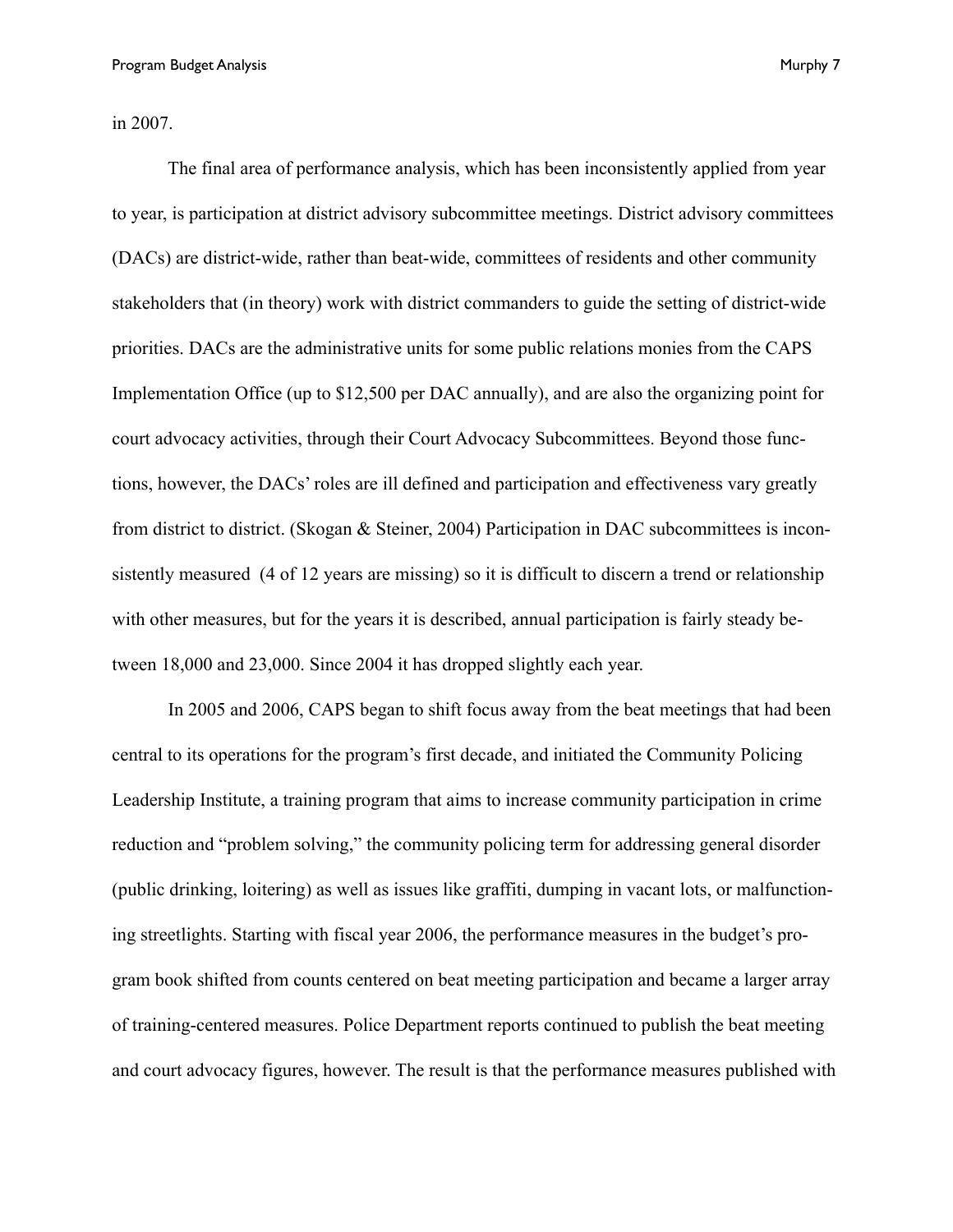the program budget show a discontinuity between 2005 and 2006 when no performance can be assessed. Of note, it is in 2006, the first year of the new performance regime, that we see the more than 90% dropoff in court advocacy participation. It is also notable that this shift to new performance measures happened after several years of stagnation in beat meeting participation figures. Meanwhile, in Police Department annual reports, CAPS participation moved from a fea-

tured position in the front of the book at the program's inception to a statistical annex by 2000.

#### **Program Analysis**

 Since its outset, CAPS has been touted as a way for the Police Department to address crime and disorder more effectively, as well as the related job of improving the relationship between the police and the communities they work in. So what is the relationship, if any, between the work done by CAPS and measures of crime and disorder?

 Crime in Chicago has been steadily dropping since the early 1990s, both in raw numerical terms and per capita (population has more or less held steady around 2,850,000 in that period, so per capita figures don't change much from year to year). While the rate has varied, the counts of both violent crime and property crime dropped each year since the CAPS program's inception, bringing total index crimes from more than 263,000 in 1996 to 162,000 in 2007, the last full year for which figures are available. (See Figure A) With the downturn in the economy, that trend may be reversing, however. By October 2008, total index crime sat at nearly 142,000, up 3.5% over the same period in 2007. (CPD Crime Summary, Nov. 2008) If that rate of increase holds, total index crimes will reach about 167,800 by the end of 2008.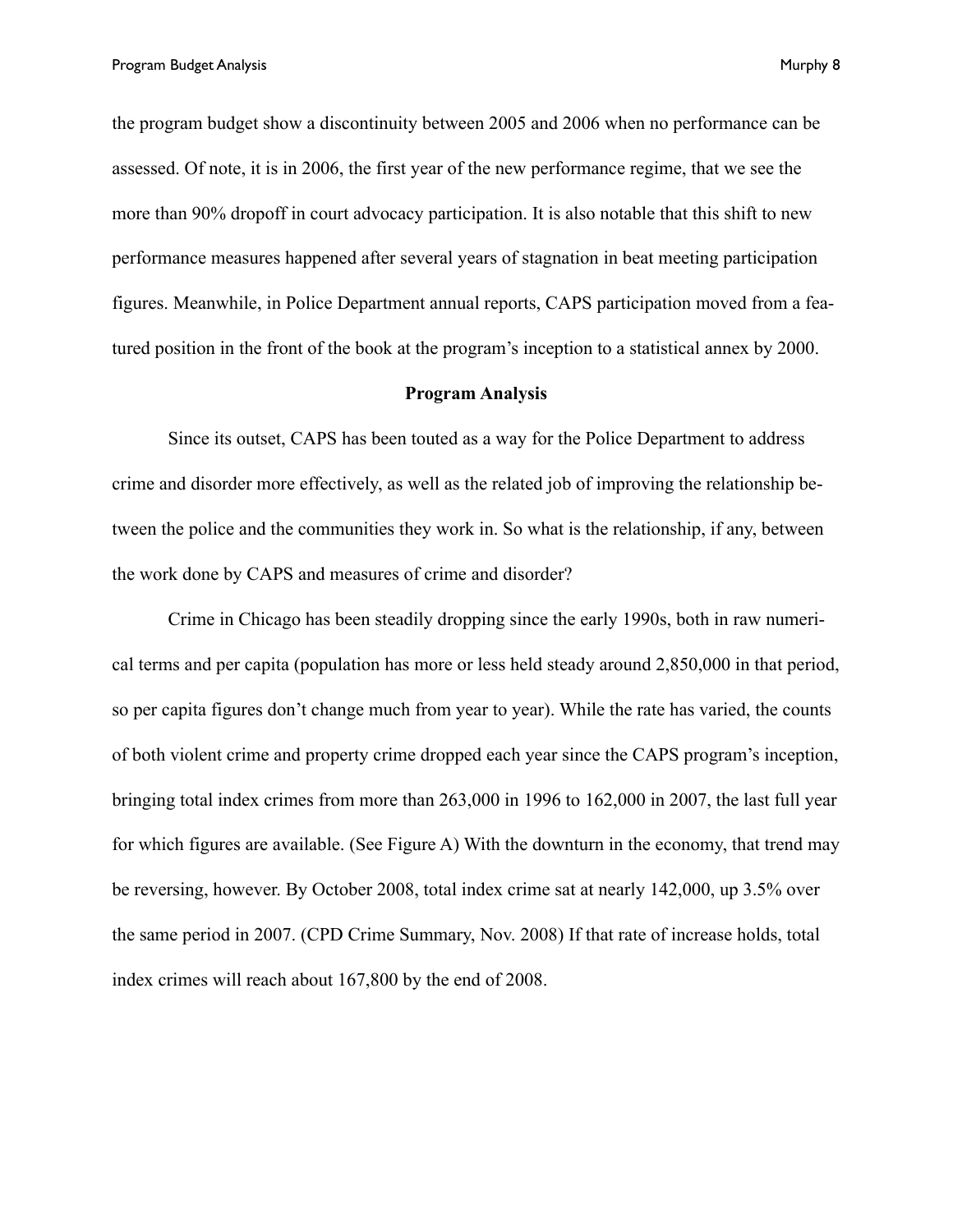|                                     | 1996   | 1997   | 1998   | 1999                 | 2000   | 2001   | 2002          | 2003                 | 2004   | 2005   | 2006   | 2007          | 2008<br><b>YTD</b> | 2008<br>proj                                                                                                    |
|-------------------------------------|--------|--------|--------|----------------------|--------|--------|---------------|----------------------|--------|--------|--------|---------------|--------------------|-----------------------------------------------------------------------------------------------------------------|
| Violent crimes                      | 67.498 | 65.112 | 62.947 | 50.522               | 48.499 | 46,593 | 46,157        | 39,528 36,780 35,974 |        |        | 35.335 | 34.895 30.460 |                    | 36.012                                                                                                          |
| <b>Property crimes</b>              |        |        |        |                      |        |        |               |                      |        |        |        |               |                    | 195,618 195,392 190,661 173,159 165,138 152,641 148,098 145,929 141,754 131,865 130,722 127,191 111,227 131,770 |
| <b>Total Index</b><br><b>Crimes</b> |        |        |        |                      |        |        |               |                      |        |        |        |               |                    | 263,116 260,504 253,608 223,681 213,637 199,234 194,255 185,457 178,534 167,839 166,057 162,086 141,687 167,782 |
| <b>Clearances</b>                   | 63.162 | 60.389 | 58,273 | 48.296 45.596 41.892 |        |        | 40,065 35,601 |                      | 34.327 | 32,844 | 31.381 | 30.341        | n/a                | n/a                                                                                                             |
| Clearance rate                      | 24.0%  | 23.2%  | 23.0%  | 21.6%                | 21.3%  | 21.0%  | 20.6%         | 19.2%                | 19.2%  | 19.6%  | 18.9%  | 18.7%         | n/a                | n/a                                                                                                             |

#### **Figure A: Crime Indicators**

 Comparing crime to attendance at beat meetings (Figure B), we can see some clear correspondences. While crime has been dropping steadily, meeting attendance increased for a time and then plateaued. But looking at the marginal change in these figures, we can see a parallel between the change in violent crime and the change in meeting attendance: when violent crimes fall quickly, meeting attendance also falls, or grows more slowly. When the rate of decrease of violent crime slows, meeting attendance increases or falls more slowly. (These calculations are based on the raw numerical figures, not per capita rates.) As Figure C shows, the marginal change in violent crime and in beat meeting attendance move roughly in tandem. Property crime displays some of the same behavior but with a lesser degree of correspondence.

| <b>Beat Community Meeting</b><br>Attendance   | 1996   | 1997   | 1998   | 1999     | 2000   | 2001   | 2002   | 2003     | 2004      | 2005     | 2006   | 2007     |
|-----------------------------------------------|--------|--------|--------|----------|--------|--------|--------|----------|-----------|----------|--------|----------|
| <b>Total Meetings</b>                         | 2,598  | 2,699  | 2,725  | 2,886    | 2,972  | 3,039  | 3,163  | 2,984    | 2,891     | 2,968    | 2.980  | 2,905    |
| Attendees                                     | 59,370 | 64.221 | 65,620 | 59.433   | 62,520 | 63,264 | 70,024 | 63,228   | 55,895    | 53.104   | 55,016 | 52,892   |
| Attendees % chg                               |        | 8.17%  | 2.18%  | $-9.43%$ | 5.19%  | 1.19%  | 10.69% | $-9.71%$ | $-11.60%$ | $-4.99%$ | 3.60%  | $-3.86%$ |
| Avg Attendees/Mtg                             | 22.9   | 23.8   | 24.1   | 20.6     | 21.0   | 20.8   | 22.1   | 21.2     | 19.3      | 17.9     | 18.5   | 18.2     |
| Court Advocacy Cases and<br><b>Volunteers</b> |        |        |        |          |        |        |        |          |           |          |        |          |
| <b>Total Cases</b>                            | 1,771  | 3.004  | 3.398  | 3,349    | 3.266  | 2.496  | 2,545  | 3.224    | 4.580     | 4,996    | 444    | 4,697    |
| <b>Total Volunteers</b>                       | 4,232  | 5,158  | 4.750  | 3,946    | 4.998  | 7,030  | 5,570  | 9.111    | 8,635     | 9,504    | 658    | 6,523    |

#### **Figure B: Indicators of CAPS participation**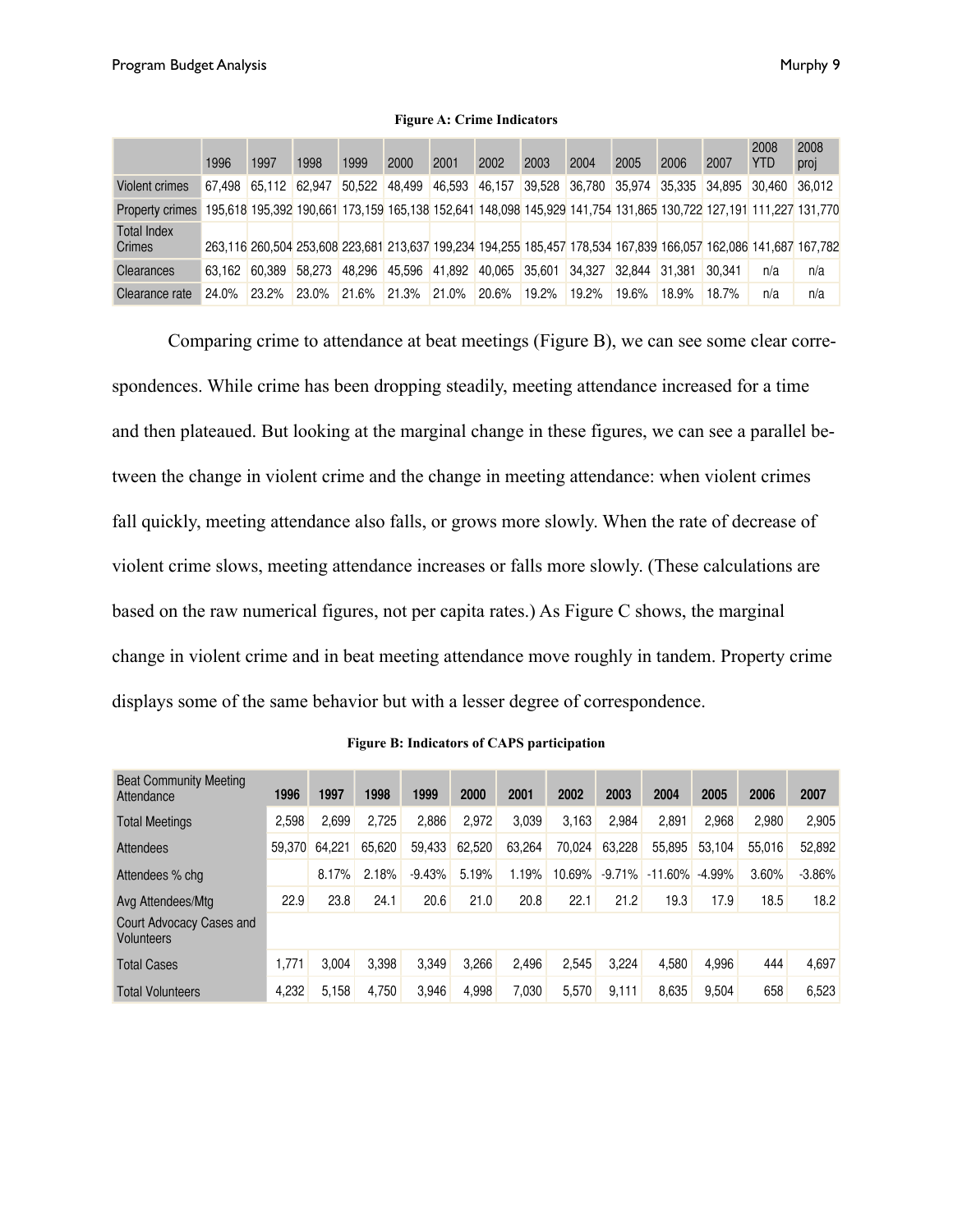



 If this past relationship is any guide, the fact that we are seeing a sharp increase in all crimes in 2008 means that beat meeting attendance should also be taking off this year—even as the implementation office undergoes a 22% budget cut, loses almost a quarter of its community organizers, and has its meeting resources drastically slashed.

 This raises another question: based on the historical data, what can we say about the CAPS funding level and the number of residents coming out to meetings? Some very coarsegrained ways to look at this are by the total cost per attendee and per meeting (total appropriation divided by total attendees and by total meetings, respectively) and by personnel costs per attendee and per meeting (personnel appropriation divided by attendees and by number of meetings, respectively; this would include CAPS staff only, not sworn personnel). Excluding 1999, which had inordinately low personnel costs and no clear accounting for other costs, cost per attendee has ranged between \$117 (in 2002, the year with the greatest attendance) and \$149 (2000, the year with the largest appropriation). Total cost per meeting ranges between \$2,233 (2005) and \$3,126 (2000). Looking at personnel costs, the per-attendee figure is between \$72 (2003) and \$90 (2000); personnel cost per meeting, between \$1,355 (2005) and \$1,887 (2000).

Assuming that 2009 sees the same attendance rates and number of meetings as 2007,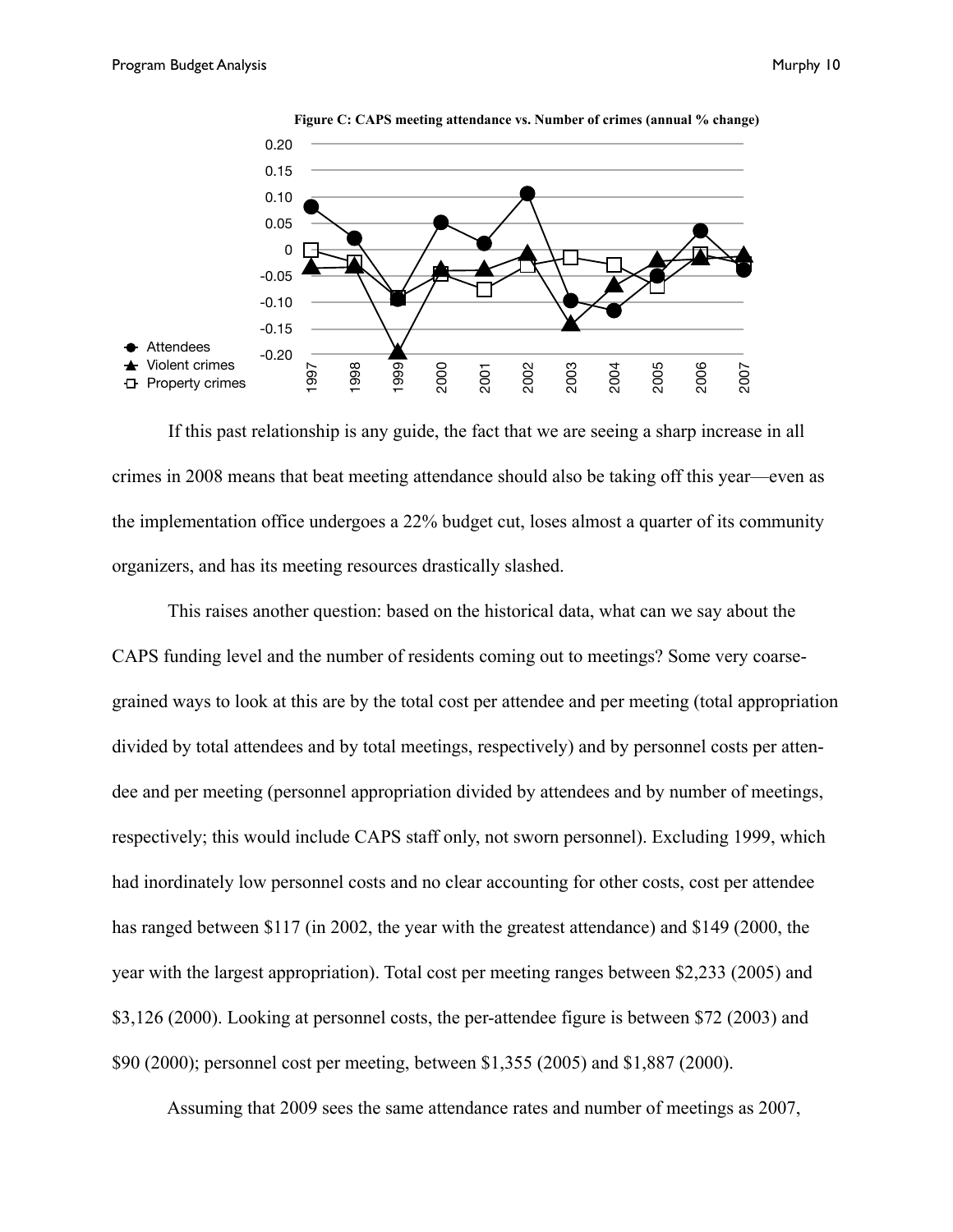Program Budget Analysis **Murphy 11** and the set of the set of the set of the set of the set of the set of the set of the set of the set of the set of the set of the set of the set of the set of the set of the set of the se

CAPS will have to run a significantly leaner operation, with total cost per attendee of \$97 and per meeting of \$1,771; personnel costs will be limited to \$65 per attendee and \$1,177 per meeting. Again, these calculations are based on the assumption that 2009 attendance is the same as 2007, but if prior years are any indication, the increasing crime rate means that meeting attendance is likely to increase, which will lead to resources being stretched even tighter. Despite the sparseness of these forecasts, it's worth noting that in the odd startup year of 1999, CAPS ran nearly the same amount of meetings as in subsequent years, and did so with personnel costs of \$36 per attendee and \$733 per meeting—so it is possible to have robust participation at much lower funding levels than the office has grown accustomed to. It's conceivable that the department's budgeters noted the same relationship between crime rate and attendance and have simply shifted resources away from unnecessary marketing and publicity and more heavily into meeting coordination. However, the large cuts in meeting technical costs and equipment rental make this seem less likely.

#### **Conclusion**

 The Chicago Alternative Policing Strategy is moving into a challenging period. Throughout most of its history, crime has been dropping in Chicago and other big cities for a variety of demographic, economic, and social reasons that social scientists are still struggling to explain. The program has produced a setting for dialogue between police and community that has likely contributed to increasing levels of satisfaction with the police department, even in traditionally high-crime neighborhoods. However, a honeymoon period may be coming to an end, as crime rates begin to increase again at the same time that the economic downturn strains revenues and services in all levels of government. For the next several years at least, the program will have to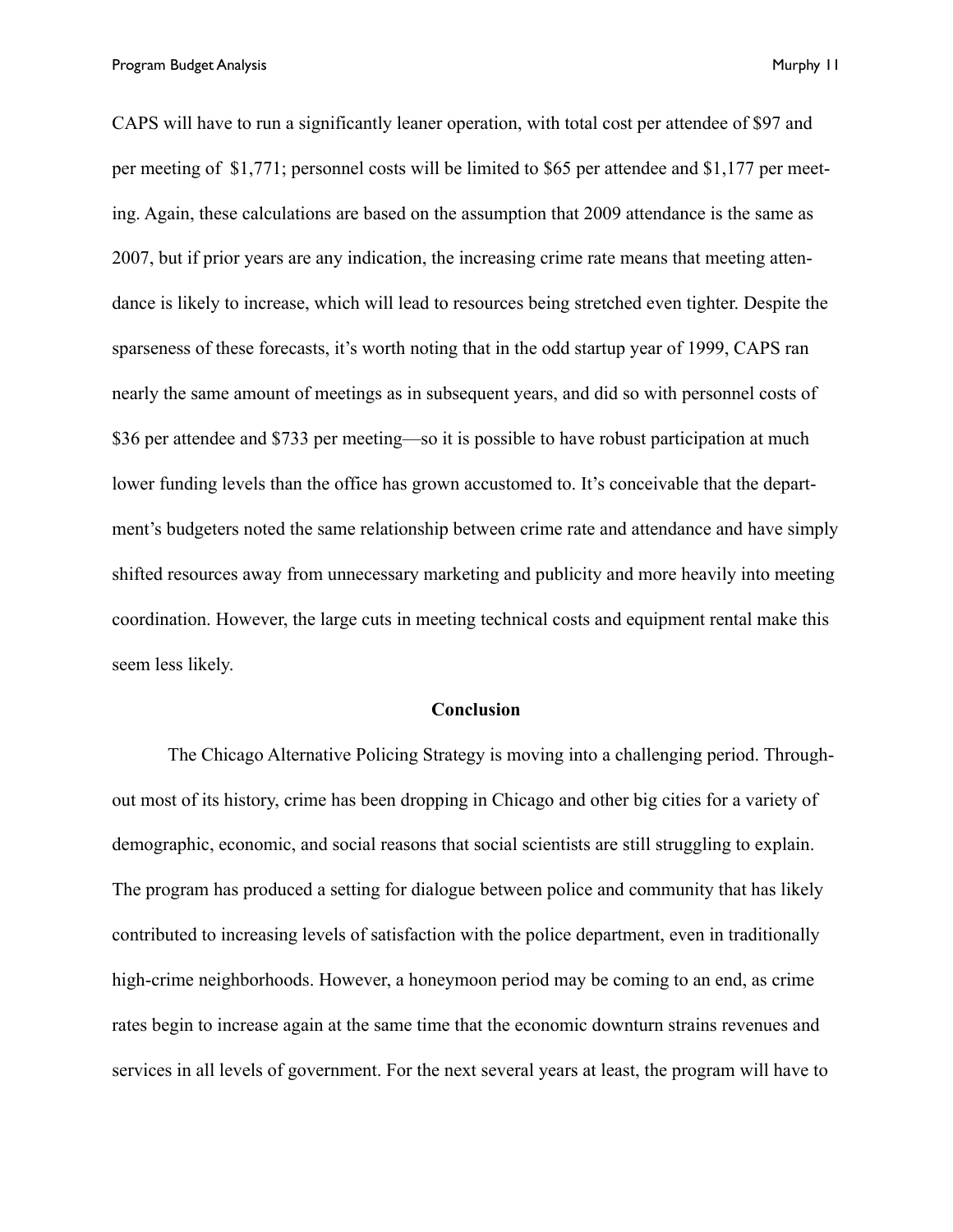make do with significantly trimmed staff and resources. It is an open question where, or whether, this slack in community policing will be taken up elsewhere in the department, at a time when it is struggling with a de facto freeze in the pipeline of recruits, and serious crime is likely to continue to rise.